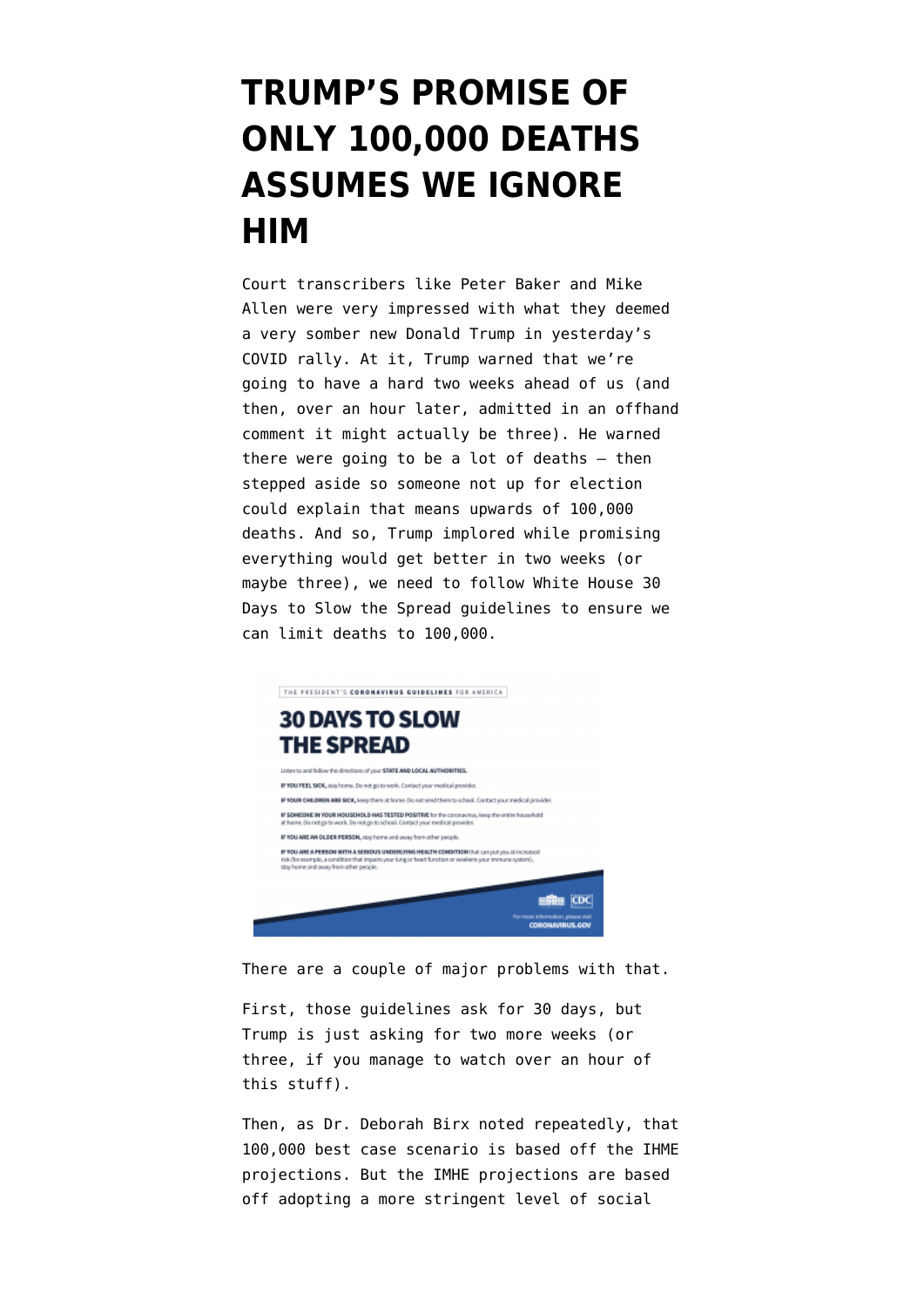distancing than White House 30 Days to Slow the Spread guidelines — [basically, stay at home](https://covid19.govt.nz/assets/COVID_Alert-levels_v2.pdf) [orders](https://covid19.govt.nz/assets/COVID_Alert-levels_v2.pdf) — and they assume those orders will remain in place until the end of May, not April.

To be fair, starting before the time Trump was pushing to reopen the economy, [a bunch of](https://www.emptywheel.net/2020/03/27/trump-cant-turn-the-economy-back-on-without-overriding-executive-orders-of-23-governors/) [governors](https://www.emptywheel.net/2020/03/27/trump-cant-turn-the-economy-back-on-without-overriding-executive-orders-of-23-governors/) (most of them Democrats, including people like Jay Inslee, whom Trump has repeatedly attacked) decided to impose more stringent requirements than Trump was recommending. As of yesterday, 29 Governors had stay-at-home measures in place to match the IMHE projections. Republican die-hards Doug Ducey of Arizona and Greg Abbott of Texas even capitulated yesterday and imposed state-wide orders (though on second review Abbott's is just a non-essential business closure).

But even as this presser was going on, Trump's closest ally among the governors, Ron DeSantis, was [digging in](https://www.tampabay.com/news/health/2020/03/31/ron-desantis-continues-to-resist-a-florida-shutdown/), claiming that the White House task force had never suggested to him that they should impose a stay-at-home.

> "I'm in contact with (the White House task force) and I've said, are you recommending this?" DeSantis said. "The task force has not recommended that to me. If they do, obviously that would be something that carries a lot of weight with me. If any of those task force folks tell me that we should do X, Y or Z, of course we're going to consider it. But nobody has said that to me thus far."

Trump was even asked about this. In a presser where Trump and Birx suggested that New York had been really late in adopting social distancing (that's not true: Andrew Cuomo [imposed an order](https://www.governor.ny.gov/news/no-2025-continuing-temporary-suspension-and-modification-laws-relating-disaster-emergency) more stringent than Trump's current guidelines on March 18, just two days after Trump first called for social distancing, and imposed [a full](https://www.governor.ny.gov/news/no-2028-continuing-temporary-suspension-and-modification-laws-relating-disaster-emergency) [stay-at-home on March 20,](https://www.governor.ny.gov/news/no-2028-continuing-temporary-suspension-and-modification-laws-relating-disaster-emergency) effective March 22, which was among the earliest full state shutdowns), Trump and [Mike Pence](https://www.c-span.org/video/?c4865321/user-clip-pence-defends-desantis) also had nice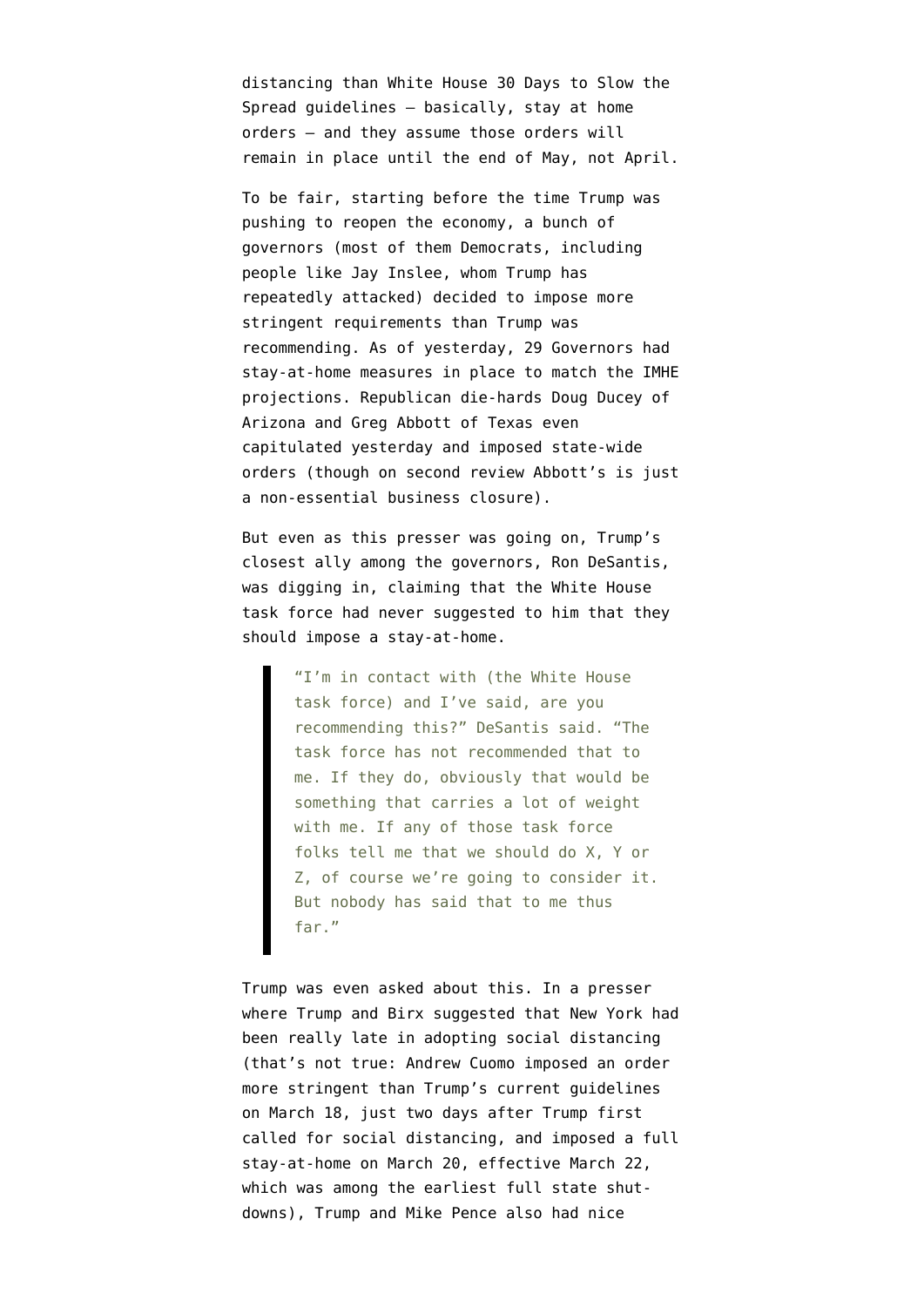things to say about DeSantis, with Georgia's Brian Kemp, the last of the major state governors not have one.

> Reporter: I wanted to ask you about individual states issuing stay at home or what do you think, for instance, in Florida, Ron DeSantis has resisted urges to issue one of those, but he said moments ago that if you and the rest of the task force recommended one, that would weigh on him heavily. What sort of circumstances need to be in place for you to make that call and say this is something you should consider?

> Trump: Different kind of a state, also great Governor, knows exactly what he's doing, has a very strong view on it, and we have spoken to Ron. Mike, you want to just to tell him a little bit about that.

> Pence: Well, let me echo our appreciation for Governor DeSantis' leadership in Florida. He's been taking decisive steps from early on and working closely with our team at the federal level. But let me be very clear on this. The recommendation of our health experts was to take the 15 days to slow the spread, and have the President extend that to 30 days for every American. Now, that being said, we recognize that when you're dealing with a health crisis in the country, it is locally executed by healthcare workers, but it's state managed. And so we continue to flow information to state governors. We continue to hear about the data that they're analyzing and consult with them. But at the President's direction, the White House Coronavirus Task Force will continue to take the posture that we will defer to state and local health authorities on any measures that they deem appropriate. But for the next 30